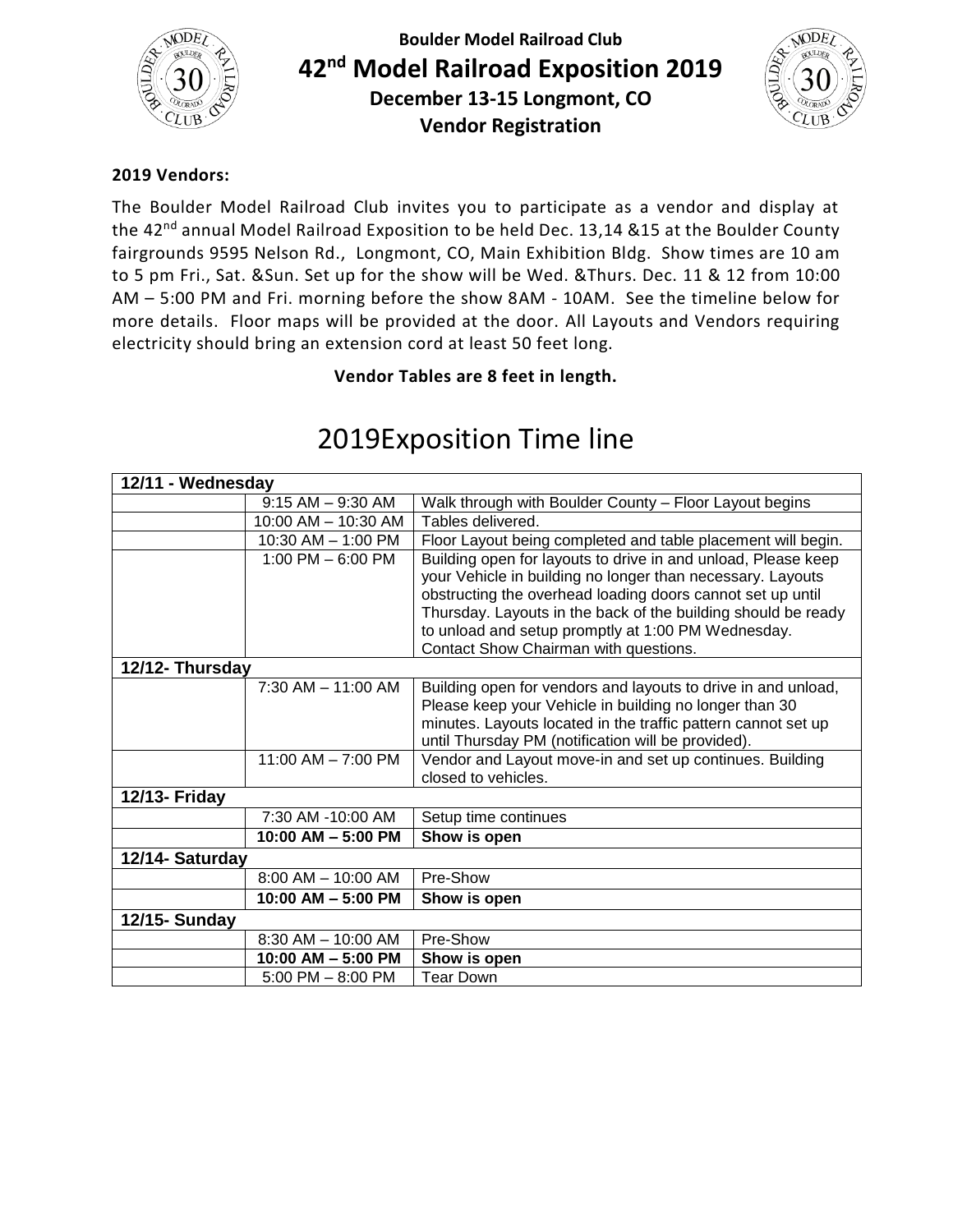



### **Vendor Table Rental**

Paid reservations received prior to Nov. 1, 2019 will be \$35 for each table, reservations after Nov 1, 2019 will be \$40 each, **contingent on space being available**.

#### **Paying for your reservations**

Space is not guaranteed without a paid reservation. Please remit the full amount for the number of tables requested by check or money order. Checks to be made out to - Boulder Model Railroad Club, PO Box 17691, Boulder, CO 80308.

#### **Cancellations**

If the show is cancelled by BMRC, vendor reservations costs will be refunded. Vendor initiated cancellations will be honored with refunds if received by the show chairman before November 1st. 2017. Table cancellations after that date or vendor non-appearance at the show cannot be refunded. Thanks for your understanding.

#### **Taxes and services**

Sales tax is individual vendor's responsibility. Electricity for vendors is not guaranteed; however, BCFG has purchased new equipment making electricity available to all. Please advise if electricity is required. Wi-Fi Internet access will be available. Table covers are not supplied. Parking (space available) for vendors in the west lot adjacent to building. Food service & ATM will be available during public show days. Each vendor will be provided two admission tickets good for the three show days.

> **Boulder Model Railroad Club Box 17691 Boulder CO 80308** Direct Questions to:

Show Chairman Jeff MacDonald: 720-479-8011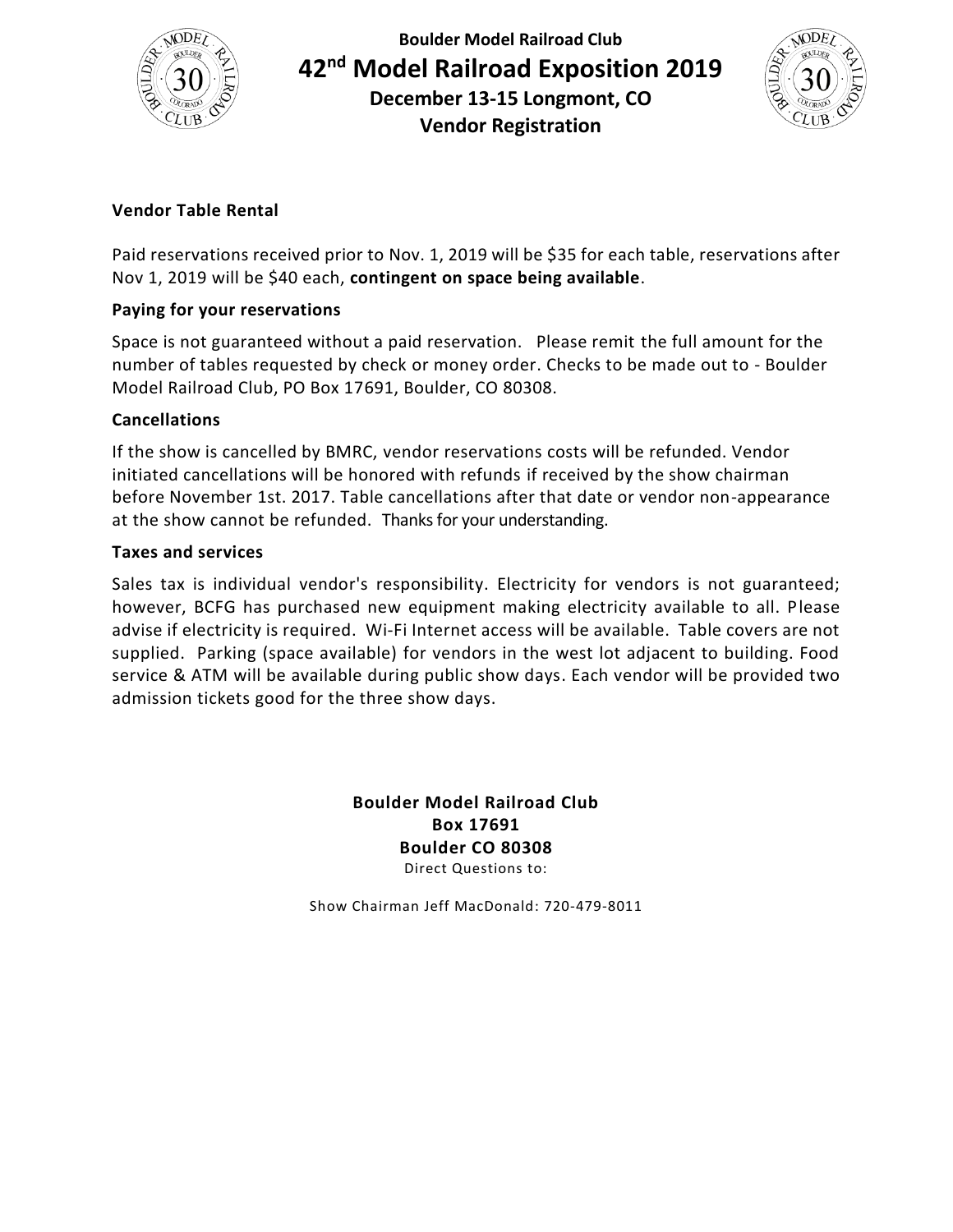



Show Chairman Jeff MacDonald: 720-479-8011

|                         | <b>Registration Form</b>                                    |
|-------------------------|-------------------------------------------------------------|
|                         | Mail this form with your Check or Money Order to(NO PayPal) |
|                         | <b>Boulder Model Railroad Club</b>                          |
|                         | Box 17691                                                   |
|                         | Boulder CO 80308                                            |
| <b>Business Name</b>    |                                                             |
| Name                    |                                                             |
| Address                 |                                                             |
| City & Zip              |                                                             |
| Email                   |                                                             |
| Phone                   |                                                             |
| Mobile Phone            |                                                             |
| <b>Number of Tables</b> |                                                             |
| <b>Total Payment</b>    |                                                             |
| \$35.00 per Table       |                                                             |
| \$40.00 after Nov. 1    | After Nov. 1st tables will be \$40.00 if any are left.      |

Vendor initiated cancellations will be honored with refunds if received by the show chairman before November 1st. 2019. Table cancellations after that date or vendor non-appearance at the show cannot be refunded.

**Please List any special instructions on the reverse side of this page**